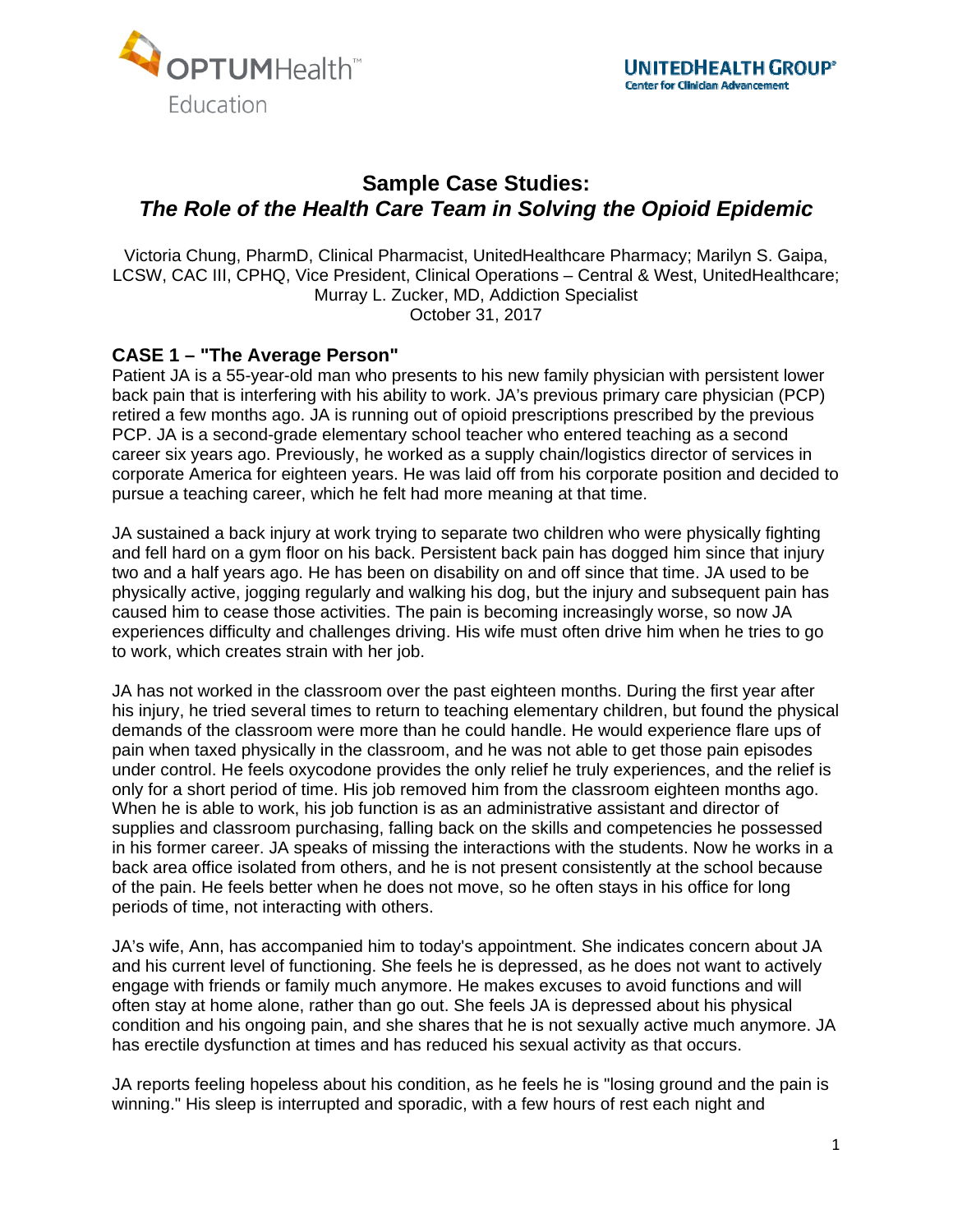interrupted sleep thereafter. JA reports loss of pleasure in activities, such as social interactions, sex with his wife, walking his dog, etc. that he can no longer do. He does not have much energy and falls asleep sometimes during the day due to his restlessness at night. JA is obese. He weighs 220 pounds and is 5 feet 8 inches tall. He has gained over 30 pounds in the two and a half years since the injury.

## **CASE 2 – "Rural Areas – Lack of Access to Care"**

Allison works at a call center for a major corporate company in rural Ohio. She is 27 years old. She is divorced, and she has a 3-year-old son she supports. Allison had a difficult caesarean delivery with the birth of her son and experienced tremendous pain after delivery. She was prescribed oxycodone for pain, as she also had a severe infection in her surgical incision from the post-delivery surgery. She has used opioids ever since the delivery of her child. As opioids became less and less available, she turned to heroin, and she now purchases both street opioids and heroin to control her addiction.

Allison is devoted to her son, James, and works hard to "control" her drug use so others do not know. James' father, Kyle, is a diesel mechanic and visits his son sporadically due to his own health concerns with opioid, heroin, and alcohol use. Kyle was charged with driving under the influence (DUI) in the past year and entered rehab at that time. He was able to stay clean for a few months, but relapsed about six months ago. Kyle is not aware of Allison's issues with opiate use disorder (OUD) or her drug use. Allison is concerned that James not be impacted by what she perceives as "her problem." Several acquaintances in the community have lost custody of their children due to opioid use. Allison is determined not to be "one of them."

Allison was successful in hiding her substance abuse until a random drug test at work a few weeks ago. She tested positive for both opioids and heroin and was referred to the employment counselor at work for an assessment. Allison is terrified of losing her job and her son. She has cancelled one appointment to meet with the counselor, but received a warning that her job will be impacted if she does not attend the next appointment.

Allison attends the appointment with great fear and reluctance. The history taken reveals that Allison's father was a "functional alcoholic" for many years. He was a successful salesman, outgoing and well liked, until his diagnosis of cirrhosis of the liver a few years ago. Allison states she knew he had a drinking problem, but no one wanted to talk about it. Allison reported being very close to him. He passed away nine months ago. Allison's mother was a nurse's aide at the local hospital. She passed away from breast cancer when Allison was 15 years of age. Allison misses her a great deal and is tearful talking about her death. She expresses regret that James "never knew his grandmother and how much she would have loved him." Allison has two younger brothers. John is an accomplished athlete and is very rigid about not eating badly or using drugs/alcohol. Her other brother, Michael, works in the same call center as Allison and is very close to her, often helping with her son, James. Michael has struggled with alcohol-related issues, but works hard to be a good employee and uncle to James.

Allison is interested in getting better. She is frightened, but willing to engage in any assistance available.